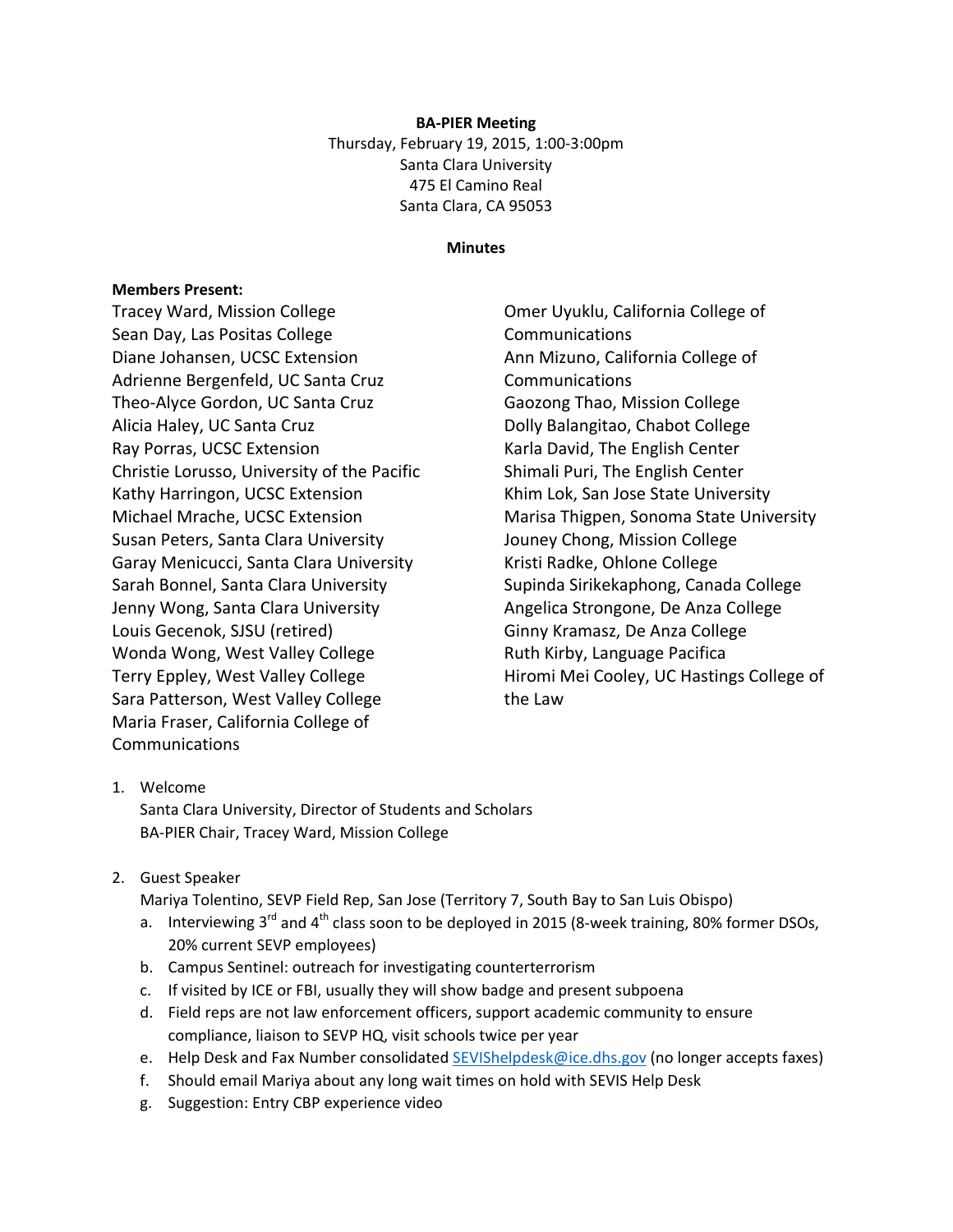- h. Students should like StudyintheStates Facebook page Twitter @StudyinStates
- i. To subscribe to SEVP quarterly newslette[r SEVPCommunications@ice.dhs.gov](mailto:SEVPCommunications@ice.dhs.gov)
- j. Draft Guidance for Comment StudyintheStates.dhs.gov/sevp-guidance-for-comment received over 500 comments, many have to do with pathway programs and academic year
- k. Coming up: draft guidance focused on student employment, student absence, vacation, timely filing
- l. I-515A: Recommend students to carry proof of funding, proof of tuition payment, SEVIS fee receipt, if student has correction request include ticket number, COS pending docs
- m. Remedial Action Plan (RAP) identified discrepancy and request to correct. Example after Recertification process find minor discrepancy must respond within 10 business days
- n. Out of Cycle Review (OCR) unannounced, respond in timely manner
- o. DSO Verification will be required annually
- p. SEVIS Update in April include capacity to update employment, summer updates include Reporting capacity to spreadsheets
- q. Study in the States Presentation in April will include Recertification tips, I-17 updates/best practices, SEVIS enhancement
- r. Stakeholder Satisfaction Survey StudyintheStates.dhs.gov/stakeholder-satisfaction-survey
- s. Hybrid courses, will be working on guidance, currently questions are resolved on case-by-case basis
- t. Schools that have branch campuses, local SEVP field rep
- 3. Northern District Conference Update, Sean Day

Monday, March 23, Skyline College

Online registration until March 9

\$30/35 registration fee, on site registration \$55/85

13 sessions posted on website

Gov't updates, social media, CPT, intercultural understanding, student mentor/ambassador programs

- 4. BA-PIER Updates
	- a. 5-6 new members
	- b. Current officers term ending June 2015
	- c. New officers start September 2015
	- d. Nominations Chair: Put together agenda, guest speakers, venue liaison Co-chair: Back up Chair, help with membership list Treasurer: Membership fee tracking, reimbursement for food Co-Secretary: Minutes Should we add officer responsible for communications/publicity, Marisa Thigpen stepped up previously WOOHOO! Move proposal to have Communications Chair, Second